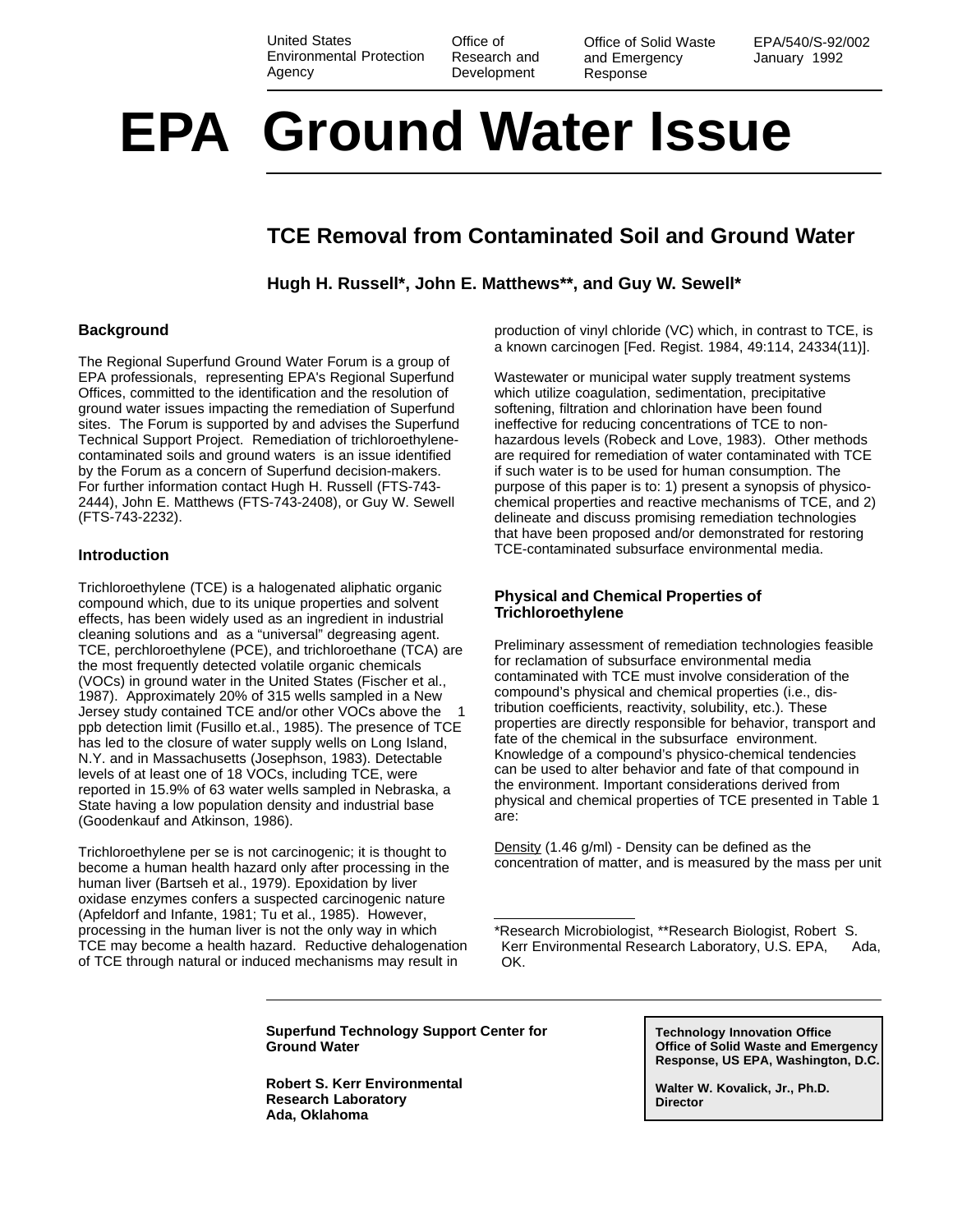volume. In relation to liquids, these units are grams per milliliter. The density of a substance is usually referenced to pure water which is taken to be 1 gram per milliliter. TCE is heavier than water; therefore, a spill of sufficient magnitude is likely to move downward through the subsurface until lower permeability features impedes its progress. This often results in formation of a plume or pool(s) of dense nonaqueous phase liquid (DNAPL) in the aquifer plus a trail of residual saturation within the downward path. Implicit in this statement is the fact that residual saturation also will serve as source areas for contamination and migration of TCE within an aquifer system. There is an inherent difficulty associated with location of DNAPL in the subsurface and subsequent removal of DNAPL pools or plumes using a standard pump and treat regime. A major reason for this difficulty of removal is that water coning using conventional extraction wells results in poor DNAPL/water ratios.

A density difference of about 1% above or below that of water (1.0 gm/ml) can significantly influence movement of contaminants in saturated and unsaturated zones (Josephson, 1983). This does not mean that density differences of less than 1% do not influence movement of contaminants. These density differences may even be apparent at low solute concentrations (Short, 1991, personal communication). At a site in New Jersey, it was determined that although soil and shallow ground water at the source area were contaminated with benzene, toluene and other volatile organic compounds with relatively low specific gravities, the compounds did not migrate downward into deeper municipal supply wells (Spayd, 1985). This is in contrast with what could happen if the source area were contaminated with chlorinated aliphatics, including TCE. Areas containing insoluble TCE, i.e., DNAPL pools, can serve as source areas for spreading of contamination. As ground water moves through and/or around these source areas, equilibrium concentrations partition into the aqueous phase. Aqueous phase TCE is then spread through the aquifer by advection and dispersion. As a result small source areas can serve to contaminate large portions of an aquifer to levels exceeding drinking water standards. At a site in Texas, for example, Freeberg et al. (1987) determined that 8 kg of nonaqueous phase TCE was responsible for contaminating 12.3 x 106 gallons of water at an average concentration of 176 ppb.

Water solubility - Water solubility can be defined as the maximum concentration of a solute which can be carried in water under equilibrium conditions and is generally given as ppm (parts per million) or mg/l (milligrams per liter). The water solubility limit of TCE is 1000 mg/l, the maximum concentration of TCE that can be in aqueous solution at  $20^\circ$ C. Water solubility of a compound has a direct relation on distribution coefficients and biodegradability of a particular compound. A compound that is relatively insoluble in water will prefer to partition into another phase; i.e., volatilize into soil gas or sorb to organic material. Compounds that are relatively insoluble also are not as readily available for transport across the bacterial membrane, and thus less subject to biological action.

 $K_{\text{oc}}$  value -  $K_{\text{oc}}$  is defined as the amount of sorption on a unit carbon basis. The  $\mathsf{K}_{_{\mathrm{OC}}}$  can be predicted from other chemical properties of compounds such as water solubility and octanol water coefficient. The low  $\mathsf{K}_{_{\mathrm{oc}}}$  value of 2.42 for TCE

translates into little retardation by soil or aquifer organic materials. Since the retardation is so low, pump-and-treat technologies appear attractive as remediation alternatives. Mehran et al. (1987) through field and laboratory investigations determined a retardation factor of approximately 2.0 for TCE which agrees with the data of Wilson et al. (1981) and falls within the range of 1-10 given by Mackay et al. (1985) for sand and gravel aquifers with low organic content. Measured partition coefficients, however, may be considerably higher than calculated values, especially at lower aqueous concentrations. Johnson et al. (1989) found that at equilibrium concentrations of approximately 1 ppm, the measured partition coefficient of TCE was significantly higher than calculated values. These authors also report that other workers who have observed the same effect theorize that this higher value may be related to clay interactions.

If the retardation factor is considered to be 2.0, TCE should migrate at half the speed of water through soil and aquifer materials low in organic carbon content, and theoretically somewhat slower in material with a high organic carbon content.

Henry's Law Constant - Henry's Law states that the amount of gas that dissolves in a given quantity of liquid at constant temperature and pressure, is directly proportional to partial pressure of the gas above the solution. Henry's coefficients, as a result, describe the relative tendency of a compound to volatilize from liquid to air. The Henry's Law Constant for TCE is 0.00892 which is high enough, when combined with its low solubility in water and high vapor pressure, for efficient transfer of TCE to the atmosphere. The evaporation half-life of TCE in water is on the order of 20 minutes at room temperature in both static and stirred vessels (Dilling, 1975; Dilling et al., 1975).

#### **Table 1. Physico-chemical Properties of Trichloroethylene**

| 1.46 $g/ml$<br>1000 mg/L |
|--------------------------|
| 0.00892<br>131.4         |
| $86.7^\circ$ C<br>242    |
|                          |

The chemical structure of TCE bestows chemical reactivity. Three chlorine atoms attached to the carbon-carbon double bond make TCE a highly oxidized compound. Oxidized molecules readily accept electrons (reduction) under appropriate conditions, but resist further oxidation. As a result, chemical reactivity of TCE is greatest under a reducing atmosphere, conditions that favor transfer of electrons to TCE.

Due to their size, the three carbon atoms surrounding the double bond are responsible for stearic hinderance. This lowers the rate at which large nucleophilic groups can approach or react with the carbon-carbon double bond.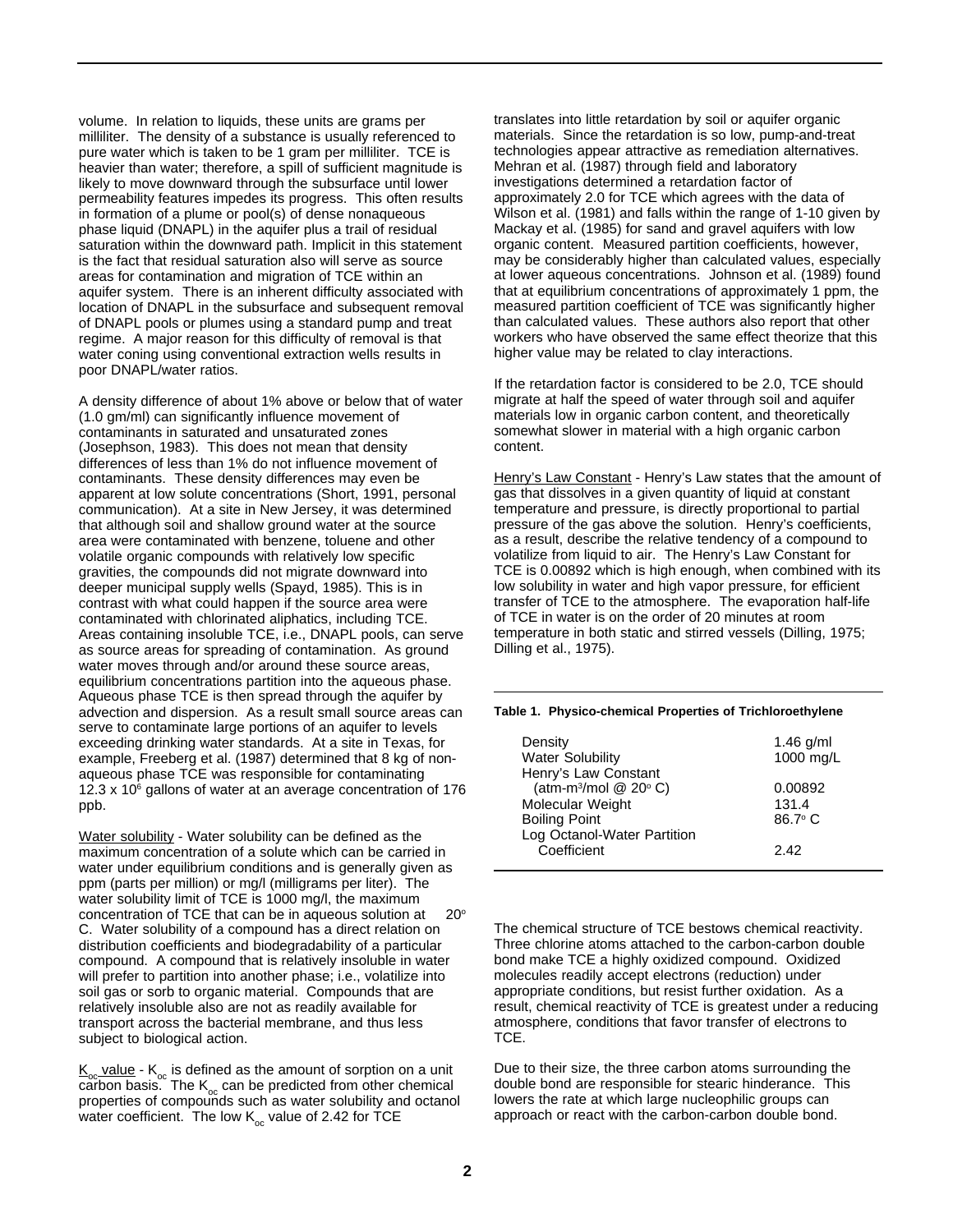Due to its chemical nature, TCE can (under the appropriate conditions) undergo a number of abiotic transformations, or interphase transfers. The ease with which any chemical can undergo such reactions is an important indicator of that chemical's susceptibility to abiotic remediation processes.

#### **Environmental Distribution of Trichloroethylene**

While it has been estimated that about 60% of the total TCE produced in the United States is lost to the atmosphere, with negligible discharge into water bodies (Cohen and Ryan, 1985), widespread contamination of terrestrial subsurface environmental media also has occurred. Given the wide use of TCE as a degreasing solvent plus its recalcitrance and chemical properties, this type of distribution pattern is not surprising.

Trichloroethylene contamination exists in both vadose and saturated zones of the subsurface environment. This contamination results from spills, leaking transfer lines, storage tanks and poor environmental awareness. Because of its density and low K<sub>oc</sub>, TCE will ultimately move downward<br>in the vadose zone until an impermeable barrier is reached. Such a scenario occurs when a TCE spill is of sufficient magnitude or deep enough in the vadose zone for volatilization to be restricted.

Once in the vadose zone, TCE can become associated with soil pore water, enter the gas phase because of its Henry's constant, or exist as nonaqueous phase liquid (NAPL). It is therefore conceivable that upward or downward movement of TCE can occur in each of these three phases, thereby increasing areal extent of the original spill in both the vadose and saturated zones. While movement of large concentrations of TCE through the vadose zone may be rapid, surface tension exerted at the capillary fringe may retard further downward movement of smaller spills.

Nonaqueous phase concentrations of TCE which are large enough to overcome capillary forces will move downward into the aquifer. Once the water table is penetrated, lateral flow may be mediated by the regional ground-water flow. Due to its high density, the movement of free-phase TCE is still directed vertically until lower permeability features are encountered. Once an impermeable layer is encountered, horizontal movement will occur. Such movement may even be directed against the natural ground-water flow by the effects of gravity.

Since permeability is a function of the liquid as well as the medium, the vertical movement of TCE through an aquifer is determined by geological properties of the aquifer material; i.e., granular size of sand or clay lenses. Trichloroethylene will tend to pool near these impermeable features. Water passing over and around these pools solubilize TCE that can be spread throughout the aquifer.

#### **Reaction Mechanisms for Trichloroethylene**

#### **Oxidation**

Highly oxidized chemicals such as TCE have a high reduction potential and are thereby resistant to further oxidation. This is the reason that aerobic biological mediated degradation of TCE was once thought to be illogical.

It is, however, possible to oxidize TCE using chemicals such as potassium ferrate. Delucca et al. (1983) determined in laboratory experiments that 30 ppm potassium ferrate would completely oxidize 100 ppb TCE in less than fifty minutes (after an initial 5 to 20 minute delay) at 23 degrees Celsius and a pH of 8.3. These experiments, however, were conducted using water that had been double distilled, deionized and passed through resin columns. These purification steps effectively removed all organic and inorganic species that might have inhibited the oxidation of TCE through a competitive process. The presence of other solutes with lower oxidation states or more accessible electrophilic binding sites would effectively lower the concentration of the radicals by reacting first, thus leaving fewer radicals to combine with TCE.

In wastewater treatment, ozone has been shown effective at the removal of organic material. Ozonation, however, is generally used to remove less oxidized chemicals than chlorinated aliphatics. The actual mechanism in this case is either the direct reaction of ozone with the carbon-carbon double bond or nucleophilic substitution by hydroxyl radicals which are generated upon the decomposition of ozone. Destruction of TCE by ozone has been reported by Glaze and Kang (1988) and Francis (1987), and with some success by Cheng and Olvey (1972); however, the low concentration and reactivity with other solutes of hydroxyl radicals is still a problem. To overcome this problem, investigators have tried to couple chemical reactions designed to increase production of hydroxyl radicals. Glaze and Kang (1988) have described four ways to enhance the oxidation potential of ozone: 1) variation in pH, 2) addition of hydrogen peroxide, 3) addition of ultraviolet light and 4) addition of a combination of peroxide and ultraviolet radiation. Their results indicate that direct ozonation of TCE in high alkalinity ground water is a slow process. The addition of hydrogen peroxide at a ratio of 0.5- 0.7 (w/w hydrogen peroxide: ozone) accelerated the oxidation rate by a factor of two to three. They concluded that oxidation of TCE under certain conditions is a promising destruction process.

#### **Reduction**

Compounds such as TCE also are susceptible to reduction. While transition metals may play a role in abiotic reductions, the major reductive components may be electrons or reducing equivalents produced from biological reactions or molecular hydrogen (Barbash and Roberts, 1986). Reduction of TCE may be possible by any organic compound that has a sufficiently low oxidation potential for efficient hydrogen transfer under ambient conditions.

#### **Dehalohydrolysis**

Natural dehalohydrolysis of TCE (or other halogenated VOCs), with the subsequent production of an alcohol, is possible. Half-lives of such reactions are on the order of days to centuries (Barbash and Roberts, 1986). Natural dehalohydrolysis proceeds by either hydrolysis in an aqueous phase or nucleophilic substitution and elimination reaction at unsaturated carbons (ethene bond). Removal of a chlorine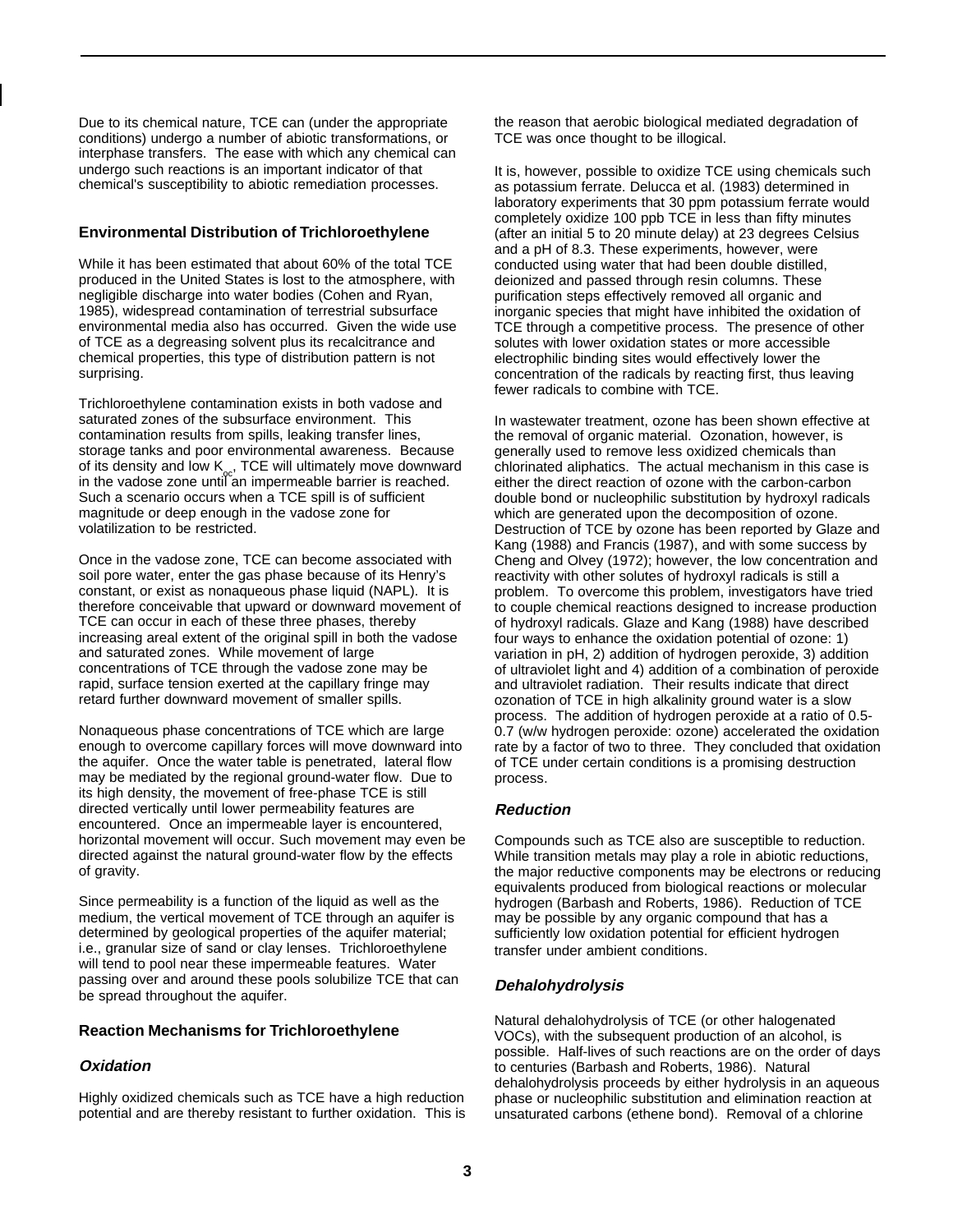atom from one carbon coincides with removal of a hydrogen atom from the adjacent carbon. Given the number of soil and aquifer systems contaminated with TCE, however, natural dehalohydrolysis is not considered to be a significant mechanism of degradation.

The rate determining step in nucleophilic attack is hydroxyl ion (or other nucleophile) reaction with the double bond. The rates of unimolecular and bimolecular nucleophilic substitution depend on: 1) structure of the carbon bearing the leaving group (general order of reactivity in bimolecular reactions methyl> primary>secondary>tertiary), 2) concentration and reactivity of the leaving group, 3) nature of the leaving group (I>Br>Cl>F), 4) nature and polarity of the solvent (concentration of ions such as bicarbonate) and, 5) in the case of  $S_{n}$ 2 type reactions, the concentration of the radical. It is quite evident then, should nucleophilic substitution occur, the daughter product or products (dichloroethylene or vinyl chloride) would be increasingly resistant to nucleophilic displacement, yet still be of environmental consequence. This fact, coupled with the low rates of natural dehydrohalogenation of TCE point to the need for some type of catalyst or enhancement of reactivity.

In regards to catalysts, a number of chemical compounds or processes have been developed, or borrowed from the wastewater treatment industry. Ultraviolet radiation has been suggested as one method to enhance reaction rates through the formation of reactive hydroxyl radicals. Ultraviolet light may be an important mechanism for the degradation of recalcitrant chemicals in surface waters and the photolytic zone (top 1-2 mm) of soil (Miller et al., 1987). In a laboratory setting with a six-fold molar excess of dissolved oxygen, under an oxygen atmosphere, the photooxidizable half-life of TCE has been determined to be 10.7 months (Dilling et al., 1975). Given the interphase transfer potential of TCE, photodegradation should not occur to any extent before transfer to the atmosphere.

## **Surface Treatment Technologies**

## **Air Stripping**

Air stripping is an applicable technology for removal of TCE from contaminated water. A constant stream of air is used to drive TCE from solution, taking advantage of the low Henry's Law constant and water solubility. Since TCE is fairly recalcitrant to other remediation efforts, air stripping seems to be the current method of choice to return water to potability. A number of pilot-scale demonstration and full-scale case studies have shown this alternative to be effective for removal of TCE from contaminated water. This process, however, only shifts the compound to another medium. New restrictions on venting of volatile organic compounds to the atmosphere may preclude the use of such technologies or require treatment of the air-stripped off-gases by carbon adsorption.

The typical air stripper is designed to allow for percolation of large volumes of air through contaminated water. This has the effect of changing conditions to favor volatilization of TCE. Application limitations usually occur as the concentration of TCE falls below a threshold level where volumes of air larger than logistically possible are required to continue the stripping process.

In 1982, 10-12 United States utilities were using some form of aeration technique to strip volatile organic chemicals such as TCE from water supplies. The air strippers used were of three principal types: redwood slat aerators, packed towers and spray towers, all of which are designed to allow maximum contact of water, air and TCE (Robeck and Love, 1983). Since that time many sites and municipal supply systems have utilized air strippers (generally packed towers) as a method for removing VOCs from contaminated ground water.

Wurtsmith AFB - At Wurtsmith AFB, Oscoda, Michigan, TCE was detected in drinking water at a concentration of 6,000 ppb, with a concentration of 10,000 ppb in the centerline of the plume (Gross and Termath, 1985). The remedial design selected was for two packed towers that could be run parallel or in series. The towers were run constantly for one year, consistently obtaining effluent concentrations below 1.5 ppb. The one problem encountered was bacterial growth which plugged the towers. This had the effect of lowering the surface area available for transfer of TCE into the gas phase. Constant chlorination was found to retard bacterial growth, while not affecting operational efficiency of the tower.

Savannah River, Georgia - TCE was found in ground water at the Savannah River Plant in 1981 near an abandoned settling basin which had been used for storage of process waters (Boone et al., 1986). The horizontal area of the plume contour at 100 ppb total concentration chlorocarbons was estimated to be 360 acres. The total mass of chlorocarbons was thought to be 360,000 pounds. In 1983, air stripping was thought to be the best available technology for remediation; therefore, two pilot air stripping units of 20 and 50 gpm capacity were designed. The two pilot strippers, when operated properly, reduced the concentration of total chlorinated hydrocarbons in ground water from 120,000 ppb to less than detection limits of 1 ppb. Data from these pilot units were used to design a production tower to process contaminated water at a rate of 400 gpm.

In 1985, the production tower (400 gpm column) was placed on line and fed by a network of 11 recovery wells. As of 1986, some 65,000 pounds of chlorinated solvents had been recovered from the aquifer through the combined operation of pilot and production towers. In 13 months, the production tower alone, which was reported to operate at 90% efficiency, had removed some 33,500 pounds of chlorocarbons from 115 million gallons of water.

Refrigerator Manufacturing Facility - In the late 1960's, a refrigerator manufacturing facility was granted permission for a waste disposal area in the upper of two peninsulas formed by the "S" meander of a river. This practice resulted in the contamination of the underlying aquifer with chlorinated aliphatics. TCE concentrations were approximately 35 ppm.

The treatment system consisted of installation of 14 wells for extraction of ground water which was processed by airstripping. Effluent from the "stripper" was then discharged through a recharge basin that was capped with 1.5 feet of pea gravel. Recharge through the pea gravel was thought to serve two purposes: 1) additional removal of TCE by percolation through the gravel, and 2) flushing residual TCE contamination from the vadose zone.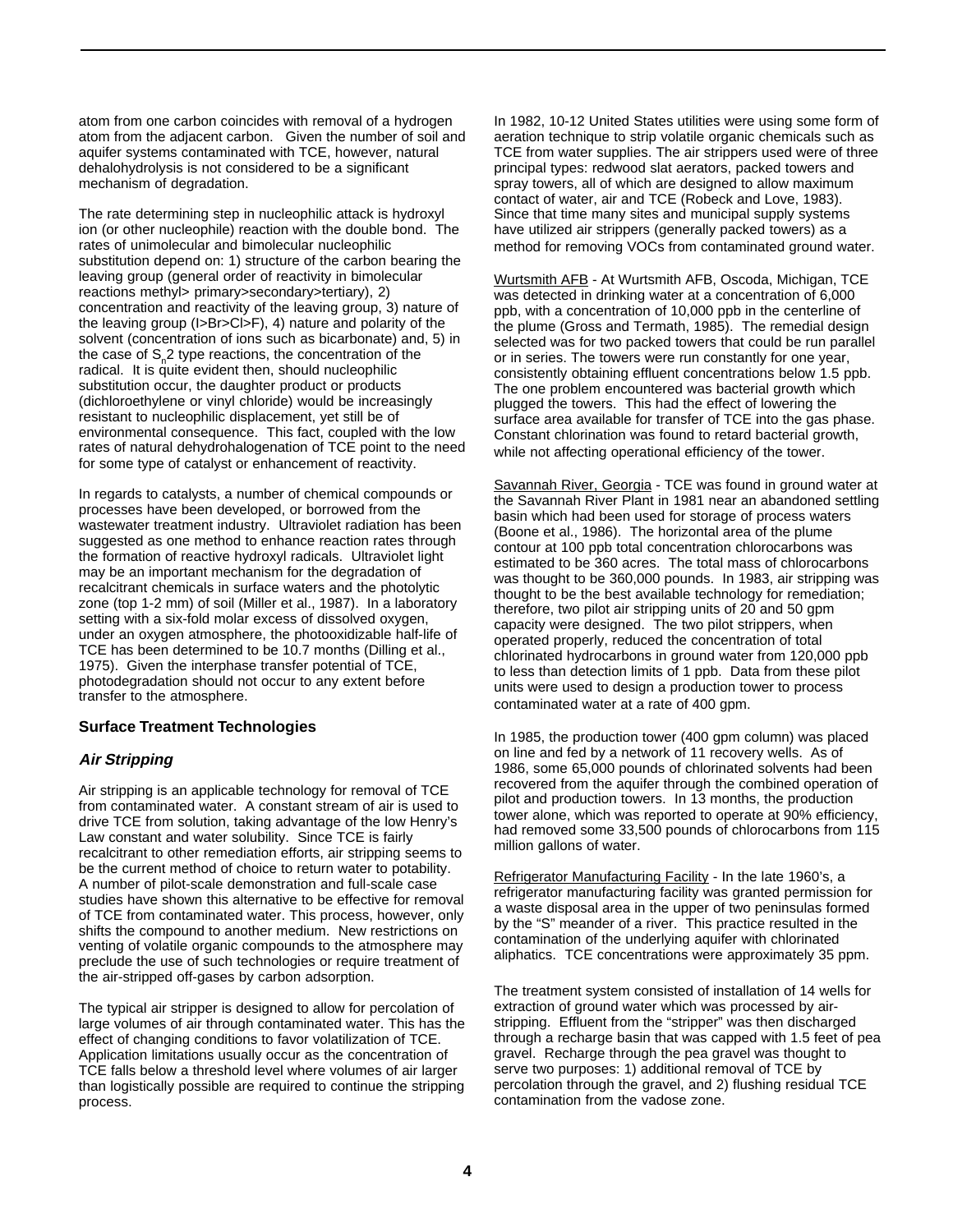It was reported that the system operated at an influent flow rate of 210 gpm (4000 ppb TCE) and a TCE removal efficiency of 78% (Thomsen et al., 1989). Additional removal attributed to spraying of process water over and percolation through the gravel raised the TCE removal efficiency to greater than 95%. Full scale operation began in the summer of 1987. From July 1987 to October 1987, approximately 24.5 million gallons of ground water were treated, and 775 pounds of TCE were removed.

## **Combined Air Stripping and Carbon Adsorption**

A currently popular method for remediating water contaminated with TCE is to combine the technologies of air stripping and granular activated carbon (GAC) adsorption. This treatment train is attractive because it ameliorates shortcomings of both technologies.

In the case of air stripping, the residual concentration of TCE in treated effluent may be above local or regional drinking water standards, thereby necessitating a "polishing" step prior to use or discharge. Limitations associated with GAC adsorption are:

1) a given sorbent has a finite capacity for sorbtion of a given contaminant; once this limit is reached, contaminant breakthrough occurs. This breakthrough results from competition between contaminants and normal solutes for unbound sites; less tightly bound solutes are displaced by those solutes having a greater affinity. When loss of binding efficiency becomes great enough, breakthrough of contaminants occurs. Once breakthrough occurs, the sorbent must be changed or cleaned. Adsorption of TCE to GAC, based on equilibrium concentrations of 1 ppm at neutral pH and 20°C, is 28 mg/g (Amy et al., 1987).

2) high dissolved organic carbon (DOC) and other contaminants can compete with TCE for binding sites available on the sorbent, thus increasing the likelihood of breakthrough. A concentration of 10 ppm natural organic matter in river water has been shown to reduce TCE adsorption by up to 70% (Amy et al., 1987).

Recognizing the limitations of sorption (the first may only be economically limiting), use of this technology as a polishing step following air stripping can be a viable link in a surface treatment process for TCE. Air stripping can be used to remove the majority of TCE, followed by adsorption which is used to polish the stripper effluent. This approach will lower construction costs of the air stripper and increase life expectancy of the adsorbent.

Rockaway Township - In 1979, ground-water contamination by TCE and lesser amounts of diisopropyl ether and methyl tertiary butyl ether was discovered in three of the water supply wells serving Rockaway, New Jersey. The first technology used to treat the ground water was sorption utilizing GAC. Quick breakthrough of ether contaminants resulted in rapid loss of GAC sorptive effectiveness. This led to consideration and ultimate use of air stripping as a primary treatment technology (McKinnon and Dykson, 1984). A counter current packed tower with a water flow rate of 1400 gpm and an air flow rate of 37,500 cfm was installed and placed on line Feb. 4, 1982. By July 1983, the GAC system was taken off line

because of the excellent performance of the packed tower in addition to reduced influent levels of the ether compounds.

## **Subsurface Remediation Technologies**

## **Soil Venting**

Soil venting is an in situ air stripping technique used to remove volatile contaminants from the vadose zone. Air is forced into the soil subsurface through a series of air inlets, then vented or extracted under vacuum through extraction pipes. Air laden with organic vapors moves along an induced flow path toward withdrawal wells where it is removed from the unsaturated zone and treated and/or released to the atmosphere (Baeher et al., 1988). Success of the method depends on rate of contaminant mass transfer from immiscible and water phases to the air phase, and on ability to establish an air-flow field that intersects the distributed contaminant. In many cases, treatment of off-gases may be required due to air quality standards.

Trichloroethylene, due to its high potential for interphase transfer to the gaseous phase, should be an excellent candidate for soil venting technologies. Cary et al. (1989) suggested that by forcing air into the water table below the contamination and maintaining sufficient air entry pressure throughout a significant volume of soil, TCE should be trapped at the soil water interface and released to the gas phase. This release to the gaseous phase would favor transfer to the soil surface.

Field results reported by Mehran et al. (1987) link the TCE concentration in soil gas with current levels in ground water; therefore, the theory suggested by Cary et al. would appear to be correct for contamination at or near the soil-water interface. This also may point to the possibility that movement of gaseous TCE from the saturated zone into the soil gas phase may act to further spread contamination. Soil venting technology for removal of TCE has not been fully tested in the field or, at least, has not been reported in refereed literature; however, results from two pilot-scale tests demonstrate the potential applicability of the technology for removal of TCE from the vadose zone (Coia et al., 1985 and Danko et al., 1989).

The first test site was an area where open burning of solvents such as TCE had occurred for over thirty years (Coia et al., 1985). The site consisted of sandy glacial soils with a TCE concentration of 5,000-7,000 mg/kg. A closed, forced ventilation system was installed. The system consisted of perforated PVC pipes extended vertically into the vadose zone, and separate extraction pipes. For 14 weeks, two pilot systems were run, one designated the high-contaminated zone (50-5,000 ppm TCE) and the second the low (5-50 ppm TCE) zone. In the low-contaminated zone, extraction pipes were installed on 20 foot spacing and air was forced into the soil at 50 cfm. In contrast, in the high-contaminated zone, extraction pipes were installed on 50 foot spacing and air was forced into the soil at 50-225 cfm. At the end of the study, 1 kg of TCE was removed from the low-contaminated zone and 730 kg (10-20%) from the high-contaminated zone.

The second test site was the Verona Superfund site in Battle Creek, Michigan (Danko et al., 1989). A number of private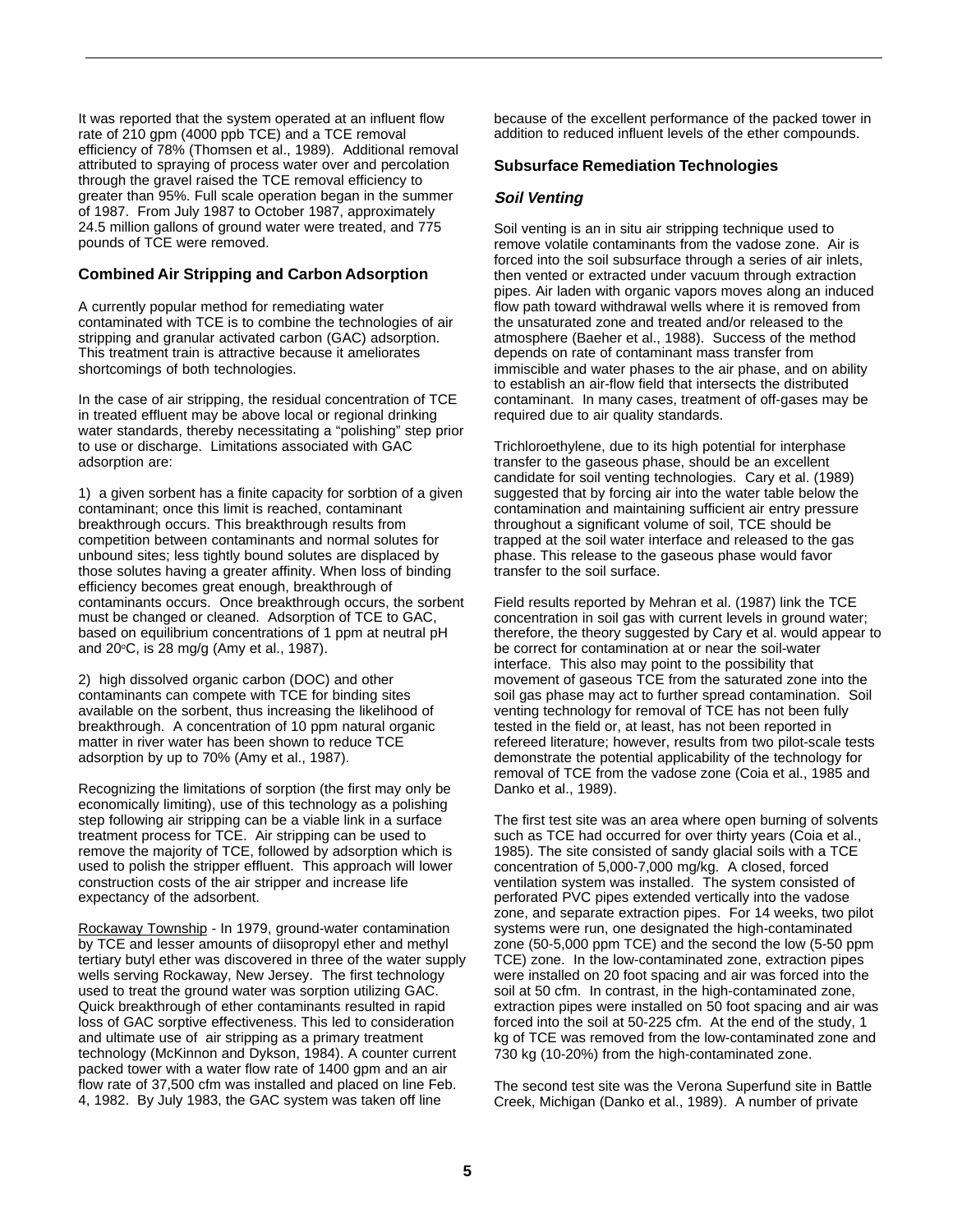and city wells in the Verona Field were discovered to be contaminated with VOCs, in August 1981. The predominant contaminants based on total mass were perchloroethylene (PCE), cis/trans-dichloroethylene (DCE), TCE, 1,1,1 trichloroethane (TCA) and toluene. A Record of Decision (ROD) was issued in 1985 specifying corrective action which would include a network of ground-water extraction wells, followed by air stripping plus a soil vapor extraction system for vadose zone contamination.

A soil vapor extraction system was installed to specifically remove VOCs from the most contaminated vadose zone source area. The system design consisted of a network of 4" PVC wells screened from approximately 5 ft. below grade to 3 ft. below the water table. A surface collection manifold connected to a centrifugal air/water separator was attached to a carbon adsorption system. The outlet end of the carbon adsorption system was connected to a vacuum system which pulls air from the subsurface into the extraction wells. The pilot system began operation in November 1987. By August 1989, total mass of VOCs removed was reported to be 40,000 lbs.

## **In-Well Aeration**

Another remediation method based on interphase transfer potential of TCE is in-well aeration. In-well aeration can be accomplished using either an air lift or electric submersible pump and sparger. The air lift pump may or may not be used with a sparger.

In-well aeration has been tested at sites near Collegeville, PA and at Glen Cove, NY (Coyle et al., 1988). At the Pennsylvania site, the air lift pump run used with a sparger removed 78% of the TCE; the electric pump run concurrently with a sparger removed 82%. At the New York site, the air lift pump without a sparger removed 65% of the TCE; with sparging, the same pump removed approximately 73%.

Technologies based strictly on volatilization of TCE, however effective at subsurface remediation, do not satisfy the intent of Section 121 of CERCLA. This Section states that "remedial actions in which treatment permanently and significantly reduces the volume, toxicity or mobility of the hazardous substances, pollutants, and contaminants, in a principal element, are to be preferred over remedial actions not involving such treatment." Air stripping simply transfers TCE from one medium (soil or water) to another (atmosphere) without any significant reduction in volume or toxicity.

## **Bioremediation**

Biological remediation is one methodology which has the potential to satisfy the intent of Section 121 of CERCLA. Although bioremediation of environments contaminated with TCE can best be described as in its infancy, this technology remains attractive since the possibility exists for complete mineralization of TCE to  $CO<sub>2</sub>$ , water, and chlorine instead of simply a transfer from one medium to another. In the case of biological degradation, bacteria may produce necessary enzymes and cofactors which act as catalysts for some of the chemical processes already described.

Anaerobic degradation - Because of the oxidized state of TCE, ecological conditions under which degradation is most likely to occur is a reducing environment. Biological degradation (and possibly mineralization) of TCE under anaerobic conditions has been studied for a number of years (Bouwer and McCarty, 1983; Bouwer et al., 1981). The first reported biological attenuation of TCE was that of the obligate anaerobic methanogenic bacteria through a process known as reductive dehalogenation. Under anaerobic conditions, oxidized TCE can function as an electron sink and is readily reduced by electrons (or reducing equivalents) formed as a result of metabolism (oxidation) of organic electron donors by members of methanogenic consortia. Volatile fatty acids and toluene may serve as oxidizable substrates (electron donors) which can be coupled to reduction of haloorganic molecules such as TCE with the resultant removal of a chlorine atom (Sewell et al., 1990). Freedman and Gossett (1989) reported conversion of PCE and TCE to ethylene without significant conversion to carbon dioxide. The conversion occurred in an anaerobic system stimulated with electron donors such as hydrogen, methanol, formate and acetate, with added yeast extract. Presumably, the electron donors provided the electrons or reducing equivalents necessary for complete chlorine removal by reductive dehalogenation. PCE mineralization has been reported by other authors (Vogel and McCarty, 1985), although it seems that in the absence of sufficient oxidizable organic compounds a buildup of DCE(s) or vinyl chloride also will occur (Bouwer and McCarty, 1983; Bouwer et al., 1981). Theoretically, under anaerobic conditions, with sufficient quantities of other readily oxidizable substrates and the necessary auxiliary nutrients, methanogenic consortia may be capable of converting TCE to harmless end-products. More research is needed, however, to determine how effective this remediation may be, and what actual requirements are needed to drive the process. Advantages of anaerobic processes are that there appears to be no apparent lower concentration limit to activity nor is there a need to perfuse the subsurface with copious amounts of oxygen.

Aerobic Degradation - It has long been thought that TCE is resistant to degradation under aerobic conditions due to its already oxidized state. Recently, a number of monooxygenases produced under aerobic conditions have been shown to degrade TCE (Nelson et al., 1987; Harker and Young, 1990). Under these conditions, there is no buildup of vinyl chloride, and complete mineralization is possible. An aromatic compound such as toluene or phenol is required, however, for induction of the enzymes responsible. As a result any application of this system would require the presence of a suitable aromatic compound or other inducer. The inducer requirement might be alleviated by manipulation of the proper genetic sequence for monooxygenase production, but other carbon and\or energy sources would probably be required for growth.

Methylotrophic degradation - The enzyme methane monooxygenase (MMO) produced by methylotrophic bacteria growing in the presence of oxygen at the expense of methane has a wide range of growth substrates and pseudosubstrates; one of which is TCE. This enzyme epoxidates TCE. The resulting chemical complex is unstable and quickly hydrolyzes to various products dependent on the pH of the menstruum. TCE epoxide in phosphate buffer at pH 7.7 has a half-life of 12 seconds (Miller and Guengerich, 1982). If TCE epoxidation by MMO follows enzyme kinetics similar to that of a true growth substrate and inhibitor rather than some enzyme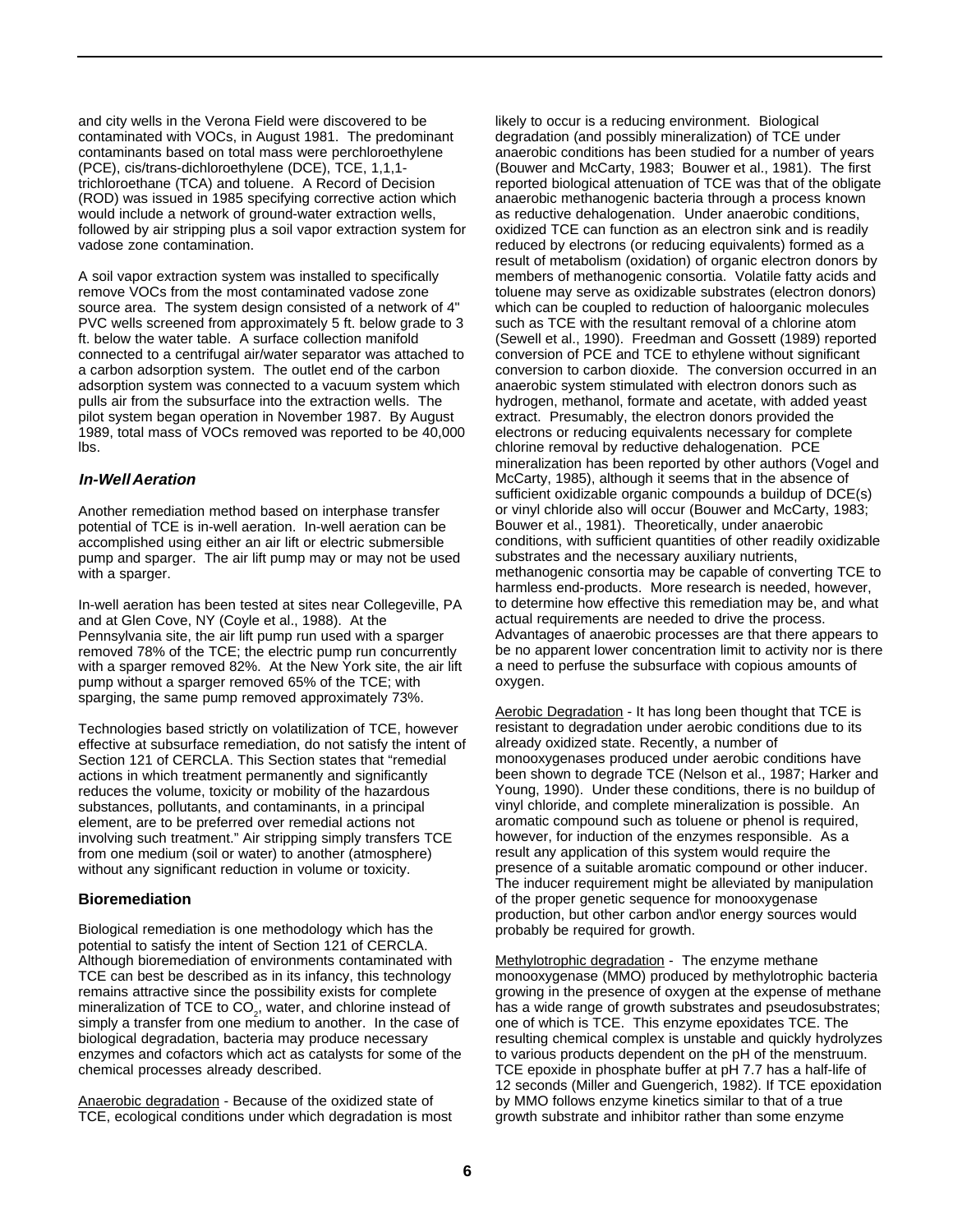modification due to its reaction with MMO, the question arises as to whether or not methane necessary for production of MMO will competitively inhibit TCE epoxidation (or more correctly overcome the TCE inhibition). If such is the case, only a certain percentage of TCE may be epoxidated before it is transported away from the bacteria in a flow situation. Since this process is co-metabolic, methane is a strict requirement. Removal of the true substrate will result in rapid loss of production of MMO, thereby reducing the ability to epoxidate TCE. Methods to enhance this ability are genetic in nature. Genetic recom-bination resulting in constitutive expression of the MMO genes is required in order that methane will no longer be required for induction. Even if constitutive expression is achieved, small amounts of methane still may be needed as a carbon and energy source.

#### Mixed Consortia Degradation

Recently, it has been shown that a mixed consortia of bacteria can effectively mineralize TCE (Henson et al., 1988; Wilson and Wilson, 1985). This involves co-metabolism of TCE (epoxidation) by bacteria that oxidize gaseous hydrocarbons such as methane, propane and butane, followed by hydrolysis of the TCE epoxide. The hydrolysis products are then utilized by other naturally occurring bacteria. Wackett et al. (1989) surveyed a number of propane oxidizing bacteria for their ability to degrade TCE. While TCE oxidation was not common among the bacteria surveyed, unique members could oxidize TCE. High concentrations (>15% v/v) of the gaseous hydrocarbons was found to inhibit co-metabolism of TCE. Oxygen concentrations also could be limiting in aqueous treatment systems since oxygen is required by the gaseous, alkaneutilizing and heterotrophic population.

## **Bioremediation of Extracted Ground Waters/ Subsurface Air Streams**

Surface bioreactors could be used to remediate TCE-laden ground water or subsurface air streams extracted using any type of pump-and-treat system. Water treatment technology would consist of passing contaminated water along with suitable concentrations of methane or other gases such as propane through the reactor. The methylotrophic or gaseous hydrocarbon-utilizing portion of the mixed population would epoxidate the TCE. This would spontaneously hydrolyze the TCE to glyoxylate, formate and carbon monoxide which would then be utilized by the heterotrophic population. Laboratory work at the Robert S. Kerr Environmental Research Laboratory in Ada, Oklahoma (RSKERL-Ada) has shown that TCE can be removed from water utilizing surface bioreactors (Wilson and Pogue, 1987; Wilson and White, 1986). A trailer-mounted pilot-scale system has been designed and constructed for use in field trials (Miller and Callaway, 1991).

Treatment of extracted air streams would consist of passing off-gases stripped from pumped ground waters or collected from soil venting systems through surface bioreactors. A suitable concentration of hydrocarbon gases would be added to the feed stream to initiate the cometabolic process.

Systems developed for treatment of contaminated air streams would not be limited by the oxygen concentration. Treatment of contaminated air streams such as those resulting from air stripping operations or soil venting processes would have the additional advantage of eliminating any role water chemistry

may play on the treatment process. Variations in water chemistry from site to site could be virtually ignored if contaminants are first transferred into an air stream prior to treatment.

#### **In Situ Bioremediation**

In situ bioremediation for removal or reduction of TCE contamination in the saturated zone is still in the research mode at this time. The RSKERL-Ada has an active research program directed toward this promising technology.

Anaerobic processes without support of secondary organic compounds often lead to the production of vinyl chloride as the final end product. Aerobic processes, on the other hand, require presence of an inducer compound which may not be available. Since stimulation of populations of mixed consortia and methylotrophs will usually require injection of methane, oxygen and other nutrients, aerobic processes also are subject to mass transport limitations. For example, given a retardation factor of 2.0 for TCE as the standard, it is possible that injection of required stimulants may result in transport of TCE partitioned into the aqueous phase away from appropriate bacteria before such bacteria are stimulated and begin actively producing the enzyme MMO. If injection does not result in complete transport of aqueous-phase TCE, its concentration may be diluted such that the TCE:methane or TCE:substrate ratio is too low for effective treatment. In situ processes utilizing methanotrophs or mixed consortia require modification of the currently conceived design of in situ bioremediation in the saturated zone to account for the possibility of aqueous-phase TCE transport away from the biologically activated portion of the aquifer.

Coupling of anaerobic in situ processes to surface based aerobic reactors is a promising variation of this technology also under consideration. In such a system, in situ anaerobic bacteria would be stimulated to reductively remove chlorine atoms from TCE. Resultant daughter products more susceptible to aerobic degradation could then be pumped to the surface and effectively treated in a bioreactor.

Moffet Field Study - A form of in situ aquifer bioreclamation has been studied at a test site on the Moffet Field Air Station in California (Roberts et al., 1989; Semprini et al., 1987). The test aquifer was shallow, confined, and composed of coarsegrained alluvial sands. To create the test zone, an extraction well and injection well 6 meters apart with 3 intermediate monitoring wells were installed. The 3 monitoring wells were used to gather data for tracer and degradation studies. Parameters including methane, oxygen and halogenated solvent concentrations were continuously monitored.

Test zone microbiota were stimulated by injecting ground water containing methane and oxygen in alternating pulses. Within a few weeks, complete methane utilization was observed. This confirmed the presence of indigenous methanotrophic bacteria. Although methanotrophic bacteria utilize methane as a carbon source, atmospheric oxygen also is required for growth.

During the initial phase of the field test, TCE was injected at an average concentration of 100 g/l; concentrations were then lowered to 60 g/l to determine the effect of sorption on observed concentration losses. Early breakthrough results at the first monitoring well, after normalizing concentrations to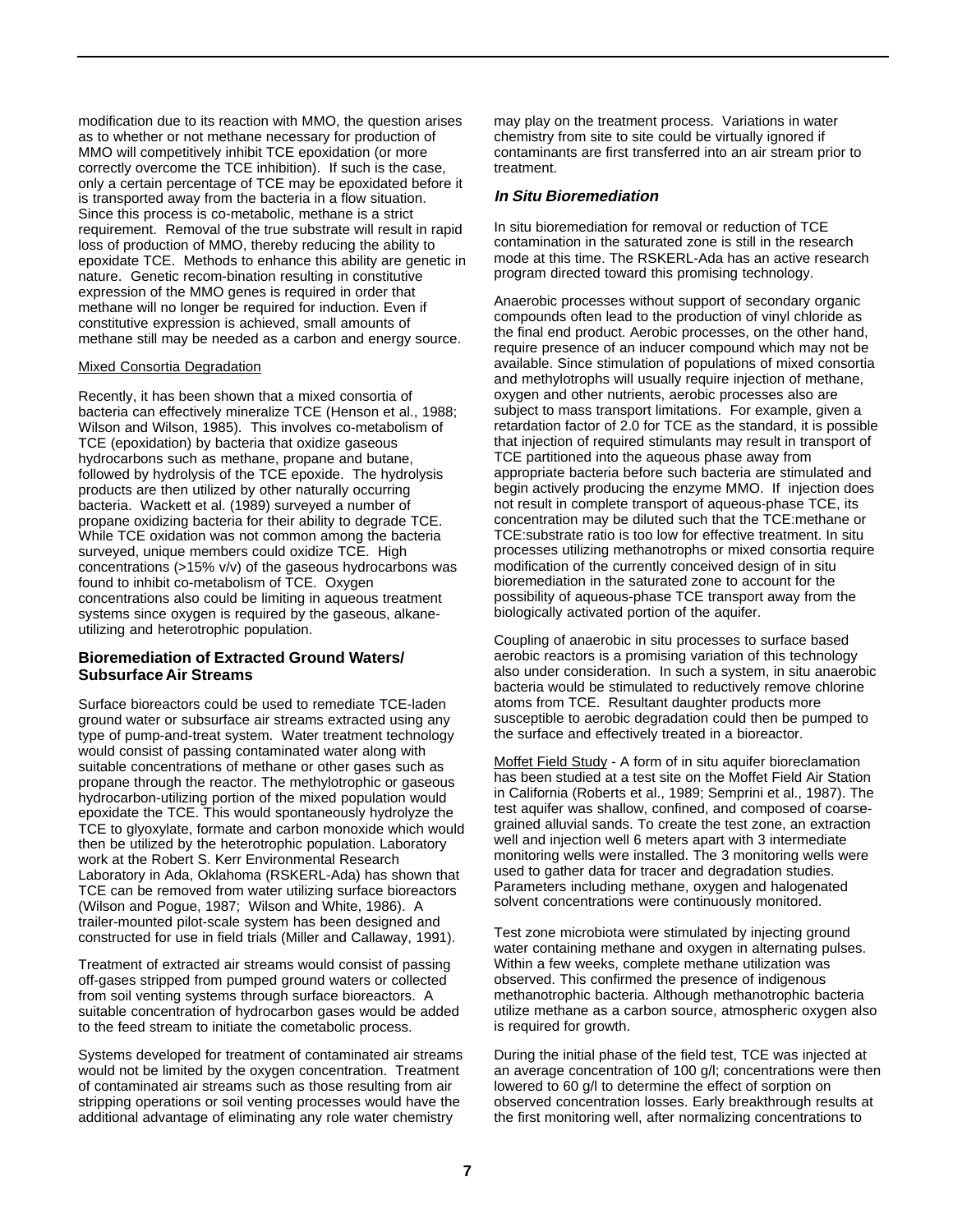account for adsorption, indicated that microbial degradation could have been as high as 30%.

A second phase of this study involved injection of approximately 1 ppm normalized concentrations of vinyl chloride, trans-DCE, cis-DCE and TCE. At 2-4 meters from the injection well, transformation rates were found to be 95%, 90%, 45% and 29%, respectively. The recalcitrance of TCE was attributed to a number of factors, including degree of chlorination and low solubility of methane and oxygen.

Results from the Moffet Field study do not provide a wholesale license for initiation of in situ bioremediation of aquifers contaminated with TCE. Injection of methane, oxygen and other nutrients into an aquifer to stimulate a methylotrophic population would, in aquifers having little TCE sorption potential, push aqueous-phase TCE from the microbially stimulated portion of the aquifer before the appropriate bacteria could adapt or be stimulated. This technological limitation may be overcome in the future by redesigning the injection protocols currently utilized for in situ biological remediation. Such scenarios have been developed by Roberts et al. (1989). However, given the low rates of TCE degradation in initial field tests, this scenario awaits documentation.

## **Summary**

Due to its chemical structure and unreactive nature, TCE is not easily transformed to environmentally safe compounds. The most efficient and cost effective method for removal of TCE from polluted ground water at this time appears to be air stripping, especially for aquifers which are utilized as potable water sources. Aquifers subjected to bioremediation would require further treatment of the ground water before human consumption, thus increasing the overall cost.

The primary alternative now being studied for removal of TCE from contaminated soil in the vadose zone is soil venting. Soil venting appears to be both efficient and cost-effective for VOC removal from the vadose zone in many instances. Limitations will occur in soil contaminated with a mixture of waste (TCE mixed with low volatility waste) as well as in highly impermeable soils. These limitations highlight the need for continued research into soil bioventing, including anaerobic and aerobic techniques based on co-metabolism of TCE driven by the less volatile constituents.

With new restricted air emissions standards, the use of air stripping and soil venting technologies may require that offgases from them be treated in some manner before discharge to the atmosphere. Use of biological reactors to treat air or water streams from air strippers or soil venting operations may be a cost effective alternative to GAC. The movement toward clean air will require that research and demonstration studies be conducted pertaining to development of efficient cost-effective technologies.

Biological remediation, though unproven at this point, could destroy TCE completely, thus meeting the intent of Section 121 of CERCLA. More research is required, however, before full-scale implementation of such technology. Anaerobic treatment of aquifers contaminated with TCE may be a viable

option. Extensive monitoring would be necessary to assure that the final product of this remediation is not vinyl chloride. Extensive protocols also may be developed for utilization of native methylotrophs in aquifers through stimulation with methane and oxygen before contact with TCE contaminated ground water. Additionally, biological methods may be designed to effectively treat off-gases from air strippers or soil vacuum extraction systems.

#### **References**

Amy, G.L., R.M. Narbaitz and W.J. Cooper. 1987. Removing VOC's from Groundwater Containing Humic Substances by Means of Coupled Air Stripping and Adsorption. Journ. AWWA 49:54.

Apfeldorf, R. and R.F. Infante. 1981. Review of Epidemiology Study Results of Vinyl Chloride-Related Compounds. Environ. Health Perspective. 41:221-226.

Baeher, A.L., G.E. Hoag and M. C. Marley. 1988. Removing Volatile Contaminants from the Unsaturated Zone by Inducing Advective Air-phase Transport. J. Cont. Hydro. 4:1-26.

Barat, R.B. and J.W. Bozzelli. 1989. Reaction of Chlorocarbons to HCL and Hydrocarbons in a Hydrogen Rich Microwave-Induced Plasma Reactor. Environ. Sci. Tech. 23:666-671.

Barbash, J. and P.V. Roberts. 1986. Volatile Organic Chemical Contamination of Groundwater Resources in the U. S. Journ. WPCF 58:343-348.

Barrio-Lage, G., F.Z. Parsons, R.S. Nassar and P.A. Lorenzo. 1986. Sequential Dehalogenation of Chlorinated Ethenes. Environ. Sci. Tech. 20:96-99

Bartseh, H., C. Malaveille, A. Barbin and G. Planche. 1979. Mutagenic and Alkylating Metabolism of Haloethylenes, Chlorobutadienes and Dichlorobutenes produced by Rodent or Human Liver Tissues. Evidence for Oxirane Formation by Cytochrome P-450 Linked Microsomal Monooxygenases. Arch. Toxicol. 41:249-278.

Boone, L.F., R. Lorenz, C.F. Muska, J.L. Steele and L.P. Fernandez. 1986. A Large Scale High Efficiency Air Stripper and Recovery Well for Removing Volatile Organic Chlorocarbons from Groundwater. In: Proceedings of the 6th National Symposium on Aquifer Restoration and Groundwater Monitoring. Ohio State Univ. May 19-22.

Bouwer, E.J. and P.L. McCarty. 1983. Transformations of 1 and 2-carbon Halogenated Aliphatic Organic Compounds Under Methanogenic Conditions. Appl. Environ. Micro. 45:1286-1294.

Bouwer, E.J., B.E. Rittman and P.L. McCarty. 1981. Anaerobic Degradation of Halogenated 1- and 2-carbon Organic Compounds. Environ. Sci. Tech. 15:596-599.

Cary, J.W., J.F. McBride and C.S. Simmons. 1989. Trichloroethylene Residuals in the Capillary Fringe as Affected by Air-Entry Pressures. J. Environ. Qual. 18:72-77.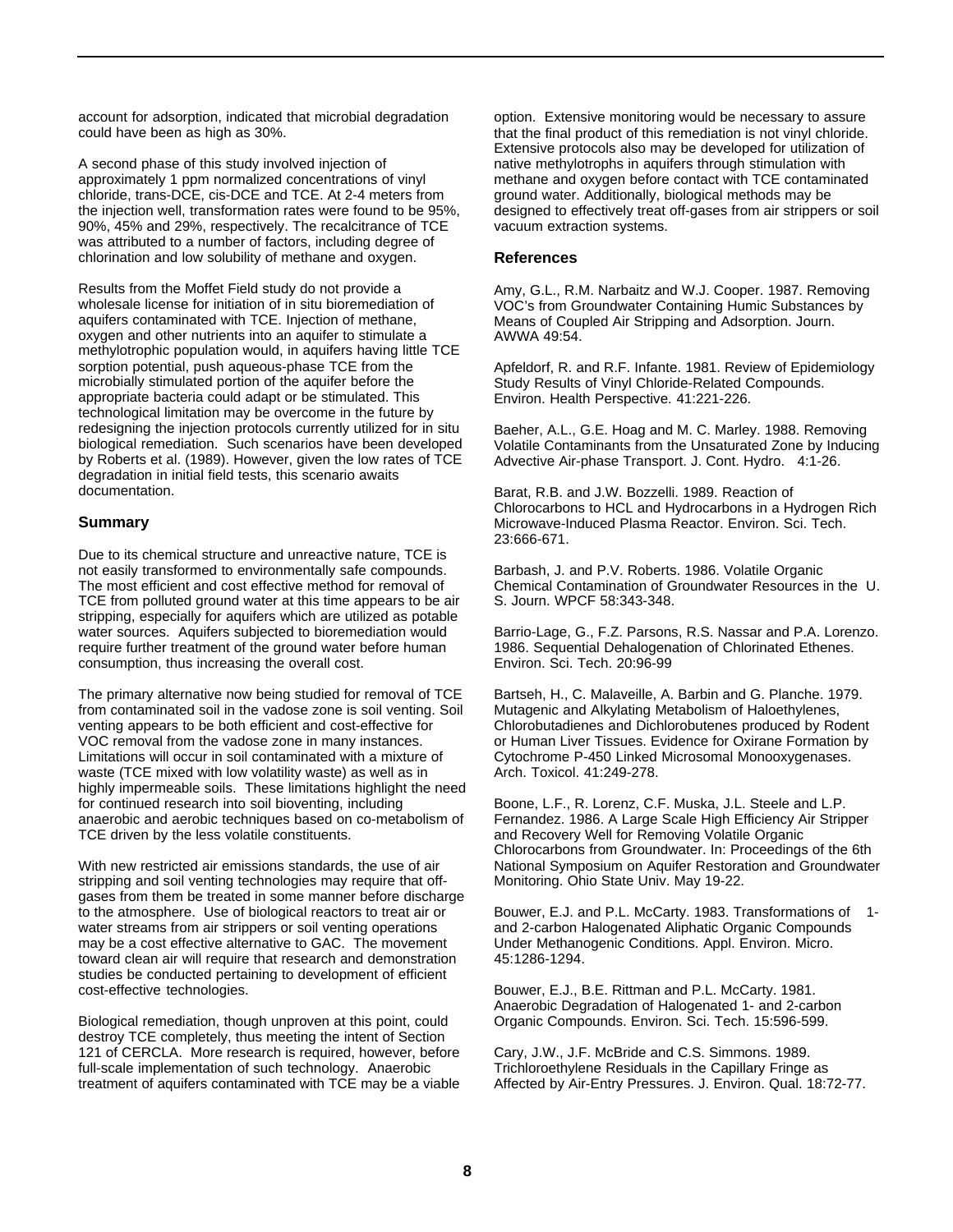Cheng, P.W. and C. E. Olvey. 1972. Removal of Halomethanes From Water with Ozonation. Natural Resources Library. U.S. Dept. of the Interior. Final Report Project #A-072-RI.

Cohen, Y. and P.A. Ryan. 1985. Multimedia Modeling of Environmental Transport:Trichloroethylene Test Case. Environ. Sci. Tech. 19:412-417.

Coia, M.F., M.H. Corbin and G. Arastas. 1985. Soil Decontamination through In Situ Air Stripping of Volatile Organics - A Pilot Demonstration. Proceedings of the Petroleum Hydrocarbons and Organic Chemicals in Groundwater Prevention, Detection and Restoration. Houston, Texas. Nov. 13-15.

Coyle, J.A., H.J. Borchers and R.J. Miltmer. 1988. Control of Volatile Organic Contaminants in Groundwater by In-Well Aeration. EPA 600/2-88-020.

Danko, J.P., W.D. Byers and J.E. Thom. 1989. Remediation at the Verona Well Field Superfund Site. Proceedings of Superfund 89. Washington D.C.

Delucca, S.J., A.C. Chao, M. Asce and C. Smallwood Jr. 1983. Removal of Organic Priority Pollutants by Oxidation Coagulation. J. Environ. Eng. 109:36-46.

Dilling, W.L. 1975. Interphase Transfer Processes. II. Evaporation Rates of Chloromethanes, Ethanes, Ethylenes, Propanes and Propylenes from Dilute Aqueous Solutions, Comparisons with Theoretical Predictions. Environ. Sci. Tech. 11:405-409.

Dilling, W.L., N.B. Tefertiller and G.J. Kollos. 1975. Evaporation Rates and Reactivities of Methylene Chloride, Chloroform, 1,1,1-Trichloroethane, Trichloroethylene, Tetrachloroethylene and Other Chlorinated Compounds in Dilute Aqueous Solutions. Environ. Sci. Tech. 9:833-838.

Fischer, A.J., E.A. Rowan and R.F. Spalding. 1987. VOCs in Groundwater Influenced by Large Scale Withdrawals. Ground Water 25:407-413.

Francis, P.D. 1987. Oxidation by UV and Ozone of Organic Contaminants Dissolved in Deionized and Raw Mains Water. Ozone Sci. and Eng. 9:369-390.

Freeberg, K.M., P.B. Bedient and J.A. Connor. 1987. Modeling of TCE Contamination and Recovery in a Shallow Sand Aquifer. Ground Water 25:70-80.

Freedman, D.L. and J.M. Gossett. 1989. Biological Reductive Dechlorination of Tetrachloroethylene and Trichloroethylene to Ethylene Under Methanogenic Conditions. Appl. and Environ. 55:2144-2151.

Fusillo, T.V., J.J. Hochreiter and D.G. Lord. 1985. Distribution of Volatile Organic Compounds in a New Jersey Coastal Plain Aquifer System. Groundwater 23:354-360.

Glaze, W.H. and J. Kang. 1988. Advanced Oxidation Processes for Treating Groundwater Contaminated with TCE and PCE: Laboratory Studies. Journ. AWWA 57:63.

Goodenkauf, O. and J.C. Atkinson. 1986. Occurrence of Volatile Organic Chemicals in Nebraska Ground Water. Ground Water 24:231-233.

Gross, R.L. and S.G. Termath. 1985. Packed Tower Aeration Strips TCE from Groundwater. Environ. Prog. 4:119-124.

Harker, A.R. and Y. Kim. 1990. Trichloroethylene Degradation by Two Independent Aromatic Degrading Pathyways in Alcaligenes eutrophus JMP 134. Appl. Environ. Micro. 56:1179-1181.

Henson, J.M., M.V. Yates, J.W. Cochran and D.L. Shackleford. 1988. Microbial Removal of Halogenated Methanes, Ethanes and Ethylenes in an Aerobic Soil Exposed to Methane. FEMS Micro. Ecol. 53:193-201.

Johnson, R.L., J.A. Cherry and J.F. Pankow. 1989. Diffussive Contaminant Transport in Natural Clay: A Field Example and Implications for Clay-lined Waste Disposal Sites. Environ. Sci. Tech. 23:340-349.

Josephson, J. 1983. Subsurface Contaminants. Environ. Sci. Tech. 17:518A-521A.

Mackay, D.M., P.V. Roberts and J.A. Cherry. 1985. Transport of Organic Contaminants in Groundwater. Environ. Sci. Technol.19:384-392.

McKinnon and J.E. Dyksen. 1984. Removing Organics from Groundwater through Aeration plus GAC. Journ. AWWA 42:47.

Mehran, M., R.L. Olsen and B.M. Rector. 1987. Distribution Coefficient of Trichloroethylene in Soil Water Systems. Ground Water 25:275-282.

Mergia, G., B. Larsen and W.E. Kelly. 1989. Three-Dimensional Flow and Transport Model for Groundwater Remediation in Western Nebraska. Hazardous Waste Research Conference. Kansas State Univ. May 23-24.

Miller, D.E. and R.W. Callaway. 1991. Biological Treatment of Trichloroethylene Vapor Streams. Submitted to Environmental Science & Technology. In Review.

Miller, R.E. and F.P. Guengerich. 1982. Oxidation of Trichloroethylene by Liver Microsomal Cytochrome P-450: Evidence for Chlorine Migration in a Transition State not Involving Trichloroethylene Oxide. Biochem. 21:1090-1097.

Miller, G.C., V.R. Hebert and R.G. Zepp. 1987. Chemistry and Photochemistry of Low-Volatility Organic Chemicals on Environmental Surfaces. Environ. Sci. Tech. 21:1164-1167.

Morrison, A. 1981. If Your City Well Water Has Chemical Pollutants, Then What? Civil Eng. 51:65-67.

Nelson, M.J.K., S. Montgomery, W.R. Mahaffey and P.H. Pritchard. 1987. Biodegradation of Trichloroethylene and Involvement of an Aromatic Biodegradation Pathway. Appl. Environ. Micro. 53:949-954.